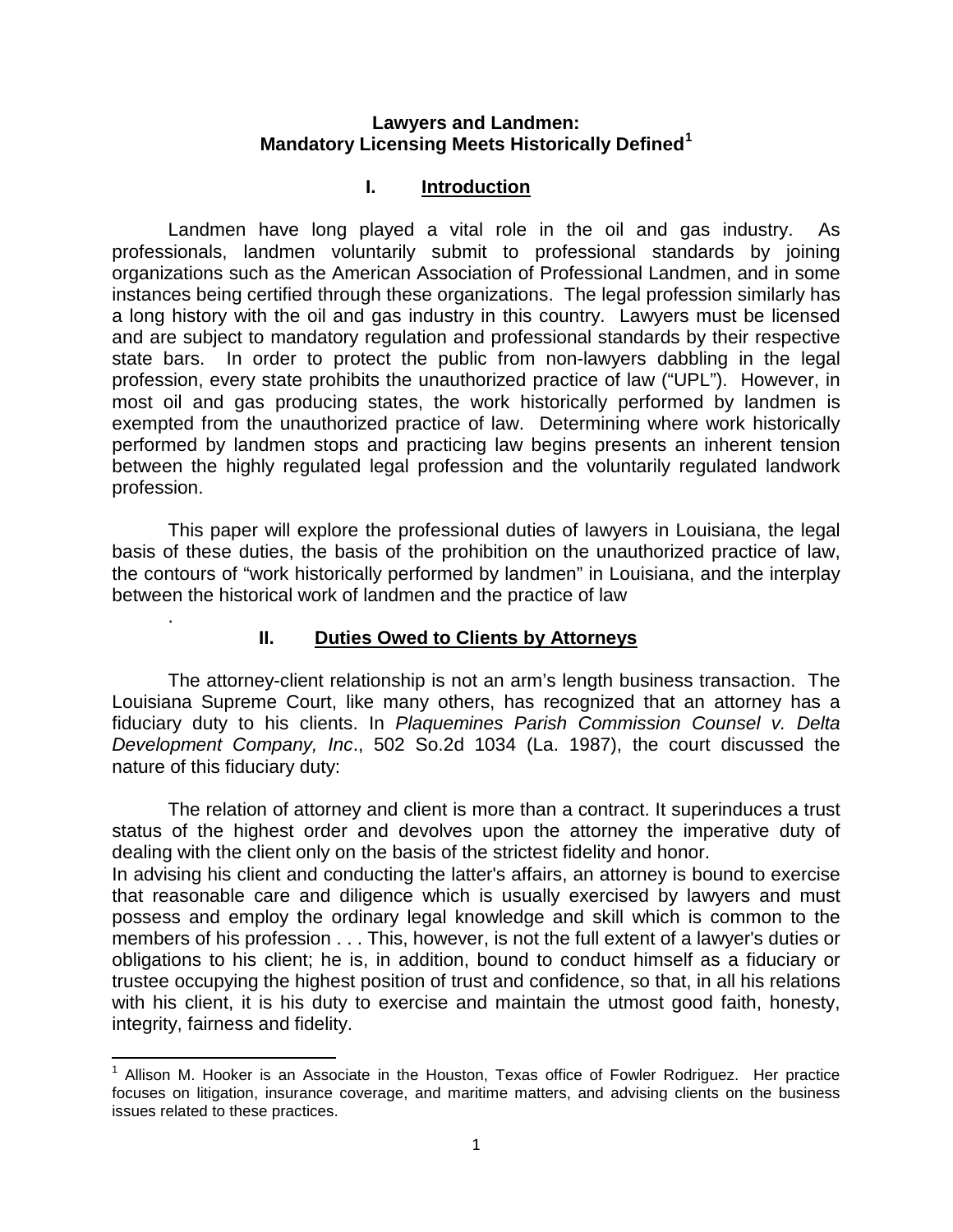*Id*. at 1040 (*citing Searcy v. Novo*, 188 So. 2d 490 (La.App. 2d Cir.1939)).

An attorney's paramount duty is, and must be, to his client. *Penalber v. Blount*, 550 So.2d 577, 581 (La. 1989). In fact, Louisiana adheres to the principle that in no other agency relationship is a greater duty of trust imposed than in that involving an attorney's duty to his client. *Plaquemines Parish Commission Council*, 502 So.2d at 1040. Other Louisiana cases which describe the attorney-client relationship include *Lupo v. Lupo*, 415 So.2d 402 (in no other agency relation is a greater duty of trust imposed than in that involving an attorney's duty to his client or former client); *Feldheim v. Plaquemines Oil & Development Co*., 282 So.2d 469 (La. 1973) ("there must be perfect fairness, adequacy and equity on the part of the attorney"); *La. State Bar Association v. Van Buskirk*, 191 So.2d 497 (La. 1966). *See also Federal Savings & Loan Insurance Corp. v. Mmahat*, 97 Bankr. 293, 296 (E.D. La. 1988) (attorney-client relationship gives rise to a fiduciary relationship; judgment rendered against the debtor for malpractice is non-dischargeable under § 523(a)(4)).

As noted by the Court of Appeals in *Searcy v. Novo*, 188 So. 490 (La.App. 2d Cir. 1939):

The law leaves no uncertainty in defining the character of duty which an attorney owes to his client. The relation of attorney and client is more than a contract. It superinduces a trust status of the highest order and devolves upon the attorney the imperative duty of dealing with the client only on the basis of the strictest fidelity and honor.

*Searcy*, 188 So. at 498. "In no relationship is the maxim that 'no man can serve two masters' more rigidly enforced than in the attorney-client relationship." *Plaquemines Parish Commission Council*, 502 So.2d at 1040.

This principle of undivided loyalty is firmly embedded in the Rules of Professional Conduct ("RPC"), adopted by the Louisiana Supreme Court pursuant to its exclusive and plenary power to regulate the practice of law. LSA-La.Const. art. II, §§ 1, 2. *See also, Chittenden v. State Farm Mutual Automobile Insurance Company*, 788 So.2d 1140, 1148 (La. 2001). Recognizing loyalty as an essential element of the lawyer's relationship to a client, Rule 1.7 of the RPC generally prohibits a lawyer from representing a client if the representation of that client may be materially limited by the lawyer's responsibilities to another client or to a third person, or by the lawyer's own interests. This duty of loyalty continues even after the termination of the attorney-client relationship. Rule 2.1 of the RPC imposes an affirmative obligation upon a lawyer to exercise independent professional judgment and to render candid advice to his or her client, thereby underscoring the importance of avoiding any divided loyalties that might cloud that independent judgment.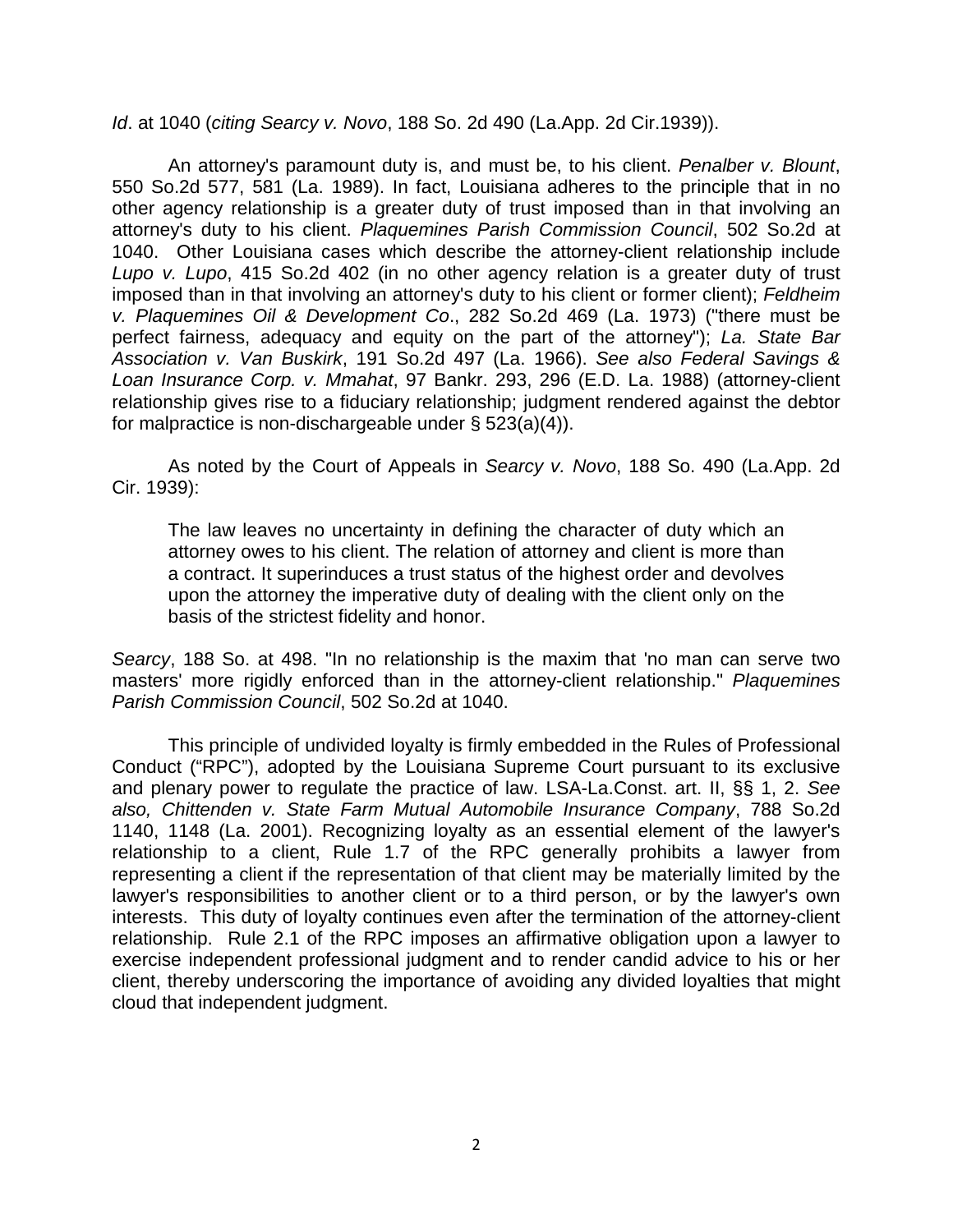## **III. Unauthorized Practice of Law**

Public policy prohibits non-attorneys from practicing law in every state in the country, including Louisiana. Attorneys are placed in a special position of trust, and thus there are regulations governing attorneys' conduct. *Dunn v. Land & Marine Properties, Inc*., 609 So.2d 284 (La.App. 3d Cir. 1992). The prohibition against the practice of law by a layman is grounded in the need of the public for integrity and competence of those who undertake to render legal services. *Louisiana State Bar Asso. v. Edwins*, 540 So.2d 294, 299 (La. 1989) (*citing* ABA Ethical Consideration 3-1). Competent professional judgment is the product of a trained familiarity with law and legal processes, a disciplined, analytical approach to legal problems, and a firm ethical commitment. *Id.* (citing ABA Ethical Consideration 3-2). A non-lawyer who undertakes to handle legal matters is not governed as to integrity or legal competence by the same rules that govern the conduct of a lawyer. *Edwins*, 540 So.2d at 299.

The Disciplinary Rules protect the public in that they prohibit a lawyer from seeking employment by improper overtures, from acting in cases of divided loyalties, and from submitting to the control of others in the exercise of his judgment. *Id*. (*citing* ABA Ethical Consideration 3-3). It is neither necessary nor desirable to attempt the formulation of a single, specific definition of what constitutes the practice of law. *Edwins*, 540 So.2d at 299. Functionally, the practice of law relates to the rendition of services for others that call for the professional judgment of a lawyer. *Id.* The essence of the professional judgment of the lawyer is his educated ability to relate the general body and philosophy of law to a specific legal problem of a client; and thus, the public interest will be better served if only lawyers are permitted to act in matters involving professional judgment. *Id.* (*citing* ABA Ethical Consideration 3-5).

The purpose of lawyer disciplinary proceedings is not primarily to punish the lawyer, but rather to maintain appropriate standards of professional conduct to safeguard the public, to preserve the integrity of the legal profession, and to deter other lawyers from engaging in violations of the standards of the profession. *Louisiana State Bar Ass'n v. Guidry*, 571 So.2d 161 (La. 1990). The discipline to be imposed depends upon the facts of each case and the seriousness of the offenses involved, considered in light of any aggravating and mitigating circumstances. *Louisiana State Bar Ass'n v. Whittington*, 459 So.2d 520 (La. 1984).

# **IV. Unauthorized Practice of Law in Louisiana**

Louisiana, like all states, prohibits a non-licensed layperson from practicing law or from rendering legal services. La.R.S. 37:213. The "practice of law' is defined in La.R.S. 37:212 to include:

(1) In a representative capacity, the appearance as an advocate, or the drawing of papers, pleadings or documents, or the performance of any act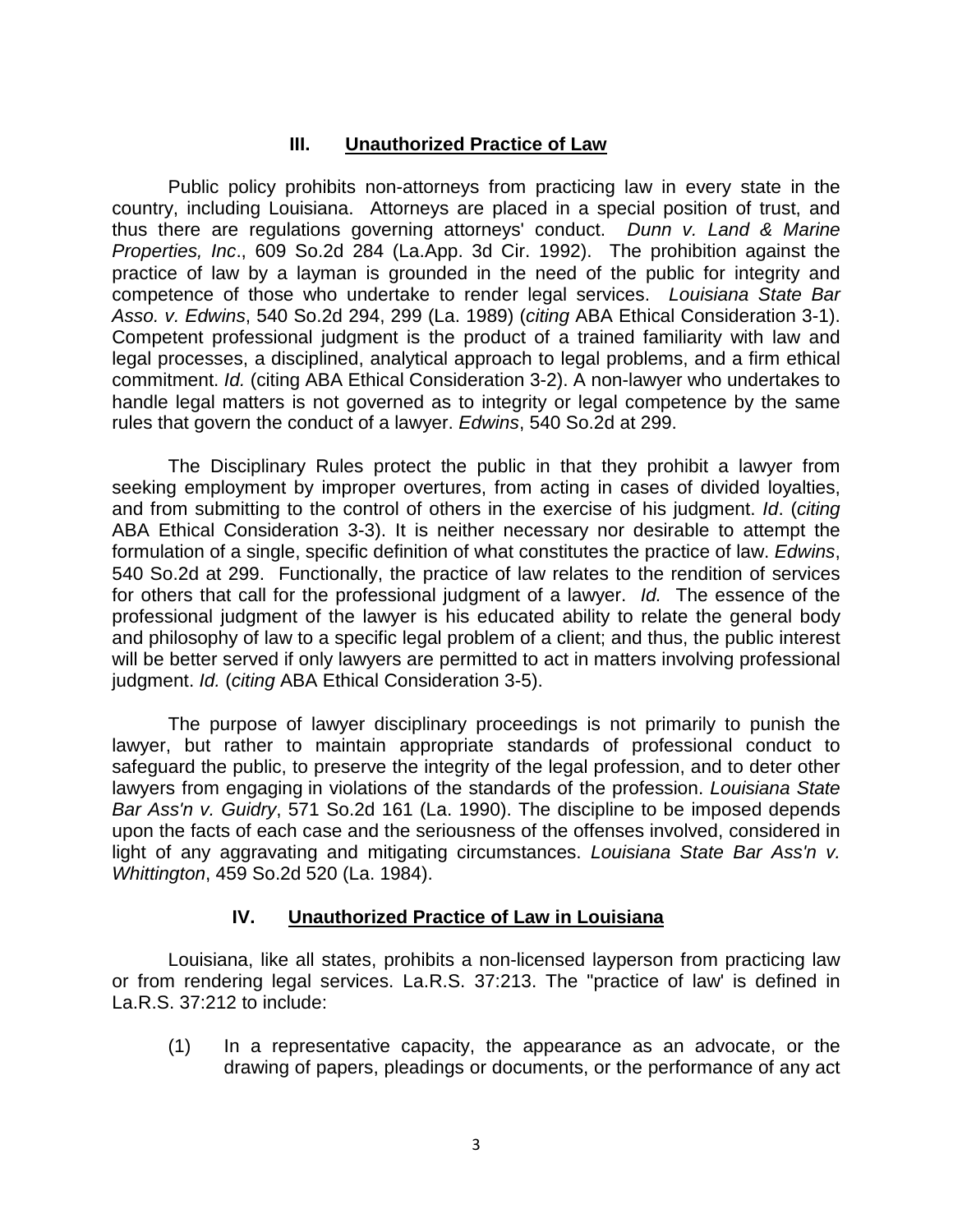in connection with pending or prospective proceedings before any court of record in this state; or

- (2) For a consideration, reward, or pecuniary benefit, present or anticipated, direct or indirect;
	- (a) The advising or counseling of another as to secular law;

(b) In behalf of another, the drawing or procuring, or the assisting in the drawing or procuring of a paper, document, or instrument affecting or relating to secular rights;

(c) The doing of any act, in behalf of another, tending to obtain or secure for the other the prevention or the redress of a wrong or the enforcement or establishment of a right; or

(d) Certifying or giving opinions as to title to immovable property or any interest therein or as to the rank or priority or validity of a lien, privilege or mortgage as well as the preparation of acts of sale, mortgages, credit sales or any acts or other documents passing titles to or encumbering immovable property.

Several cases have considered the unauthorized practice of law for compensation. In *Duncan v. Gordon*, 476 So.2d 896 (La. App. 2 Cir. 1985), the defendant was to take all steps necessary to obtain redress for the plaintiff's personal injuries suffered in a car accident. The court refused to honor the 50% contingency fee arrangement because the defendant had to provide legal advice to the plaintiff. In reaching this conclusion, the *Duncan* Court noted,

The practice of law relates to the rendition of services for others that call for the professional judgment of a lawyer. The essence of the professional judgment of the lawyer is his educated ability to relate the general body and philosophy of law to a specific legal problem of a client.

#### \*\*\*\*\*\*\*\*\*\*\*\*\*\*\*\*\*\*\*

[Gordon] was not qualified to give this advice because she did not possess the legal training required by the Supreme Court of this state. By contracting to represent plaintiff in negotiating a settlement with the insurance company, defendant attempted to function as and perform the duties of a duly licensed attorney.

#### \*\*\*\*\*\*\*\*\*\*\*\*\*\*\*\*\*\*\*\*

The defendant rendered services which she was not competent to give, one of the evils the statute was designed to prevent.

*Duncan*, 476 So.2d at 898-99.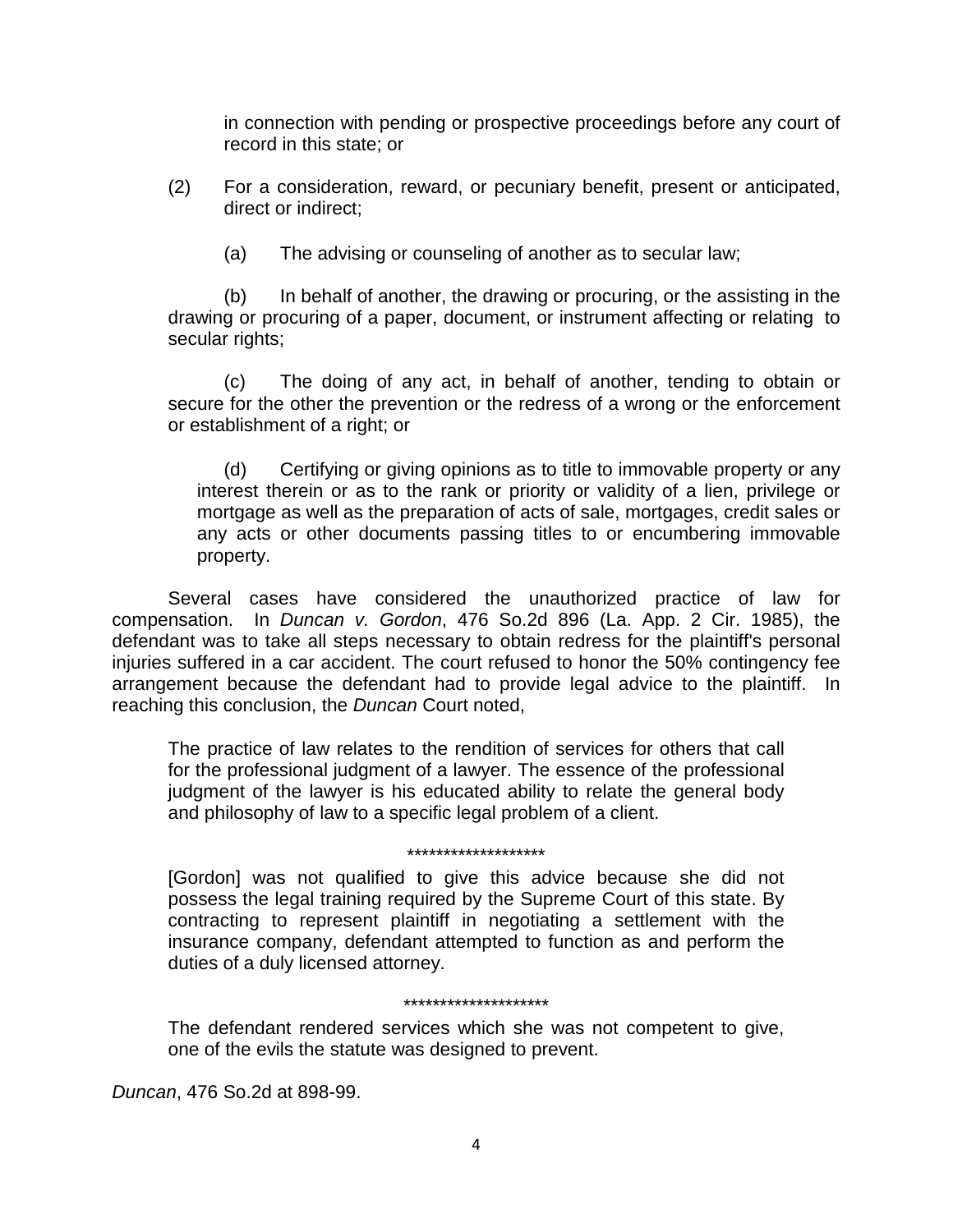In *Crocker v. Levy*, 615 So.2d 918 (La. App. 1 Cir. 1993), a CPA entered into a contingency fee contract with a client. Under the terms of the contract, the CPA agreed to procure a lawyer for the client, and the client agreed to pay the CPA a percentage of certain amounts recovered in a suit contesting her father's will. In declaring the contingency fee contract an absolute nullity, the *Crocker* Court wrote,

When the words of a contract are clear, unambiguous, and lead to no absurd consequences, the contract is interpreted by the court as a matter of law. When a contract is to be interpreted by the court as a matter of law, a motion for summary judgment is a proper procedural vehicle to present the question to the court.

This court finds that the written contract or any other agreements made as a result of the written contract are absolute nullities. The words of the contract are clear and unambiguous. Crocker promised to render "business, financial and other assistance, including securing for [Ms. Levy] reputable legal counsel" in exchange for a large contingency fee based on the legality of a will. This is contrary to La.R.S. 37:213 which forbids, with few exceptions, any person, partnership or corporation that is not duly licensed to practice law in this state from furnishing legal representation for another.

### *Crocker*, 615 So.2d at 921.

In *Alco Collections, Inc. v. Poirier*, 680 So.2d 735 (La. App. 1st Cir. 1996), a creditor engaged a collection agency to collect a debt in exchange for half of the amounts it collected. The agency filed suit in its own name to secure payment against the debtor. The court of appeal concluded that the agency's actions constituted the unauthorized practice of law. As a result, the court declared the contract between the agency and the creditor to be null and without effect. In addition, because the collection agency did not own the debt, the court sustained the debtor's peremptory exception pleading the objection of no right of action.

In *Dunn v. Land and Marine Properties, Inc*., 609 So.2d 284 (La. App. 3 Cir. 1992), the heirs of the Dunn estate entered into a contract with a business corporation for it to "perform all administrative and legal work, including the pursuit of litigation if necessary" to recover property from the estate. 609 So.2d at 285. The contract called for payment in the form of a contingency fee of 50% of anything of value received and a mineral lease on any property recovered. The company assigned the contract of representation to its president, an attorney who filed a petition for possession. The trial court issued a judgment of possession that placed the heirs in possession of one half of the estate and the attorney in possession of the other half. The court of appeals concluded that the contract was null and void on its face because it specifically called on the business corporation to perform legal work that it was prohibited from doing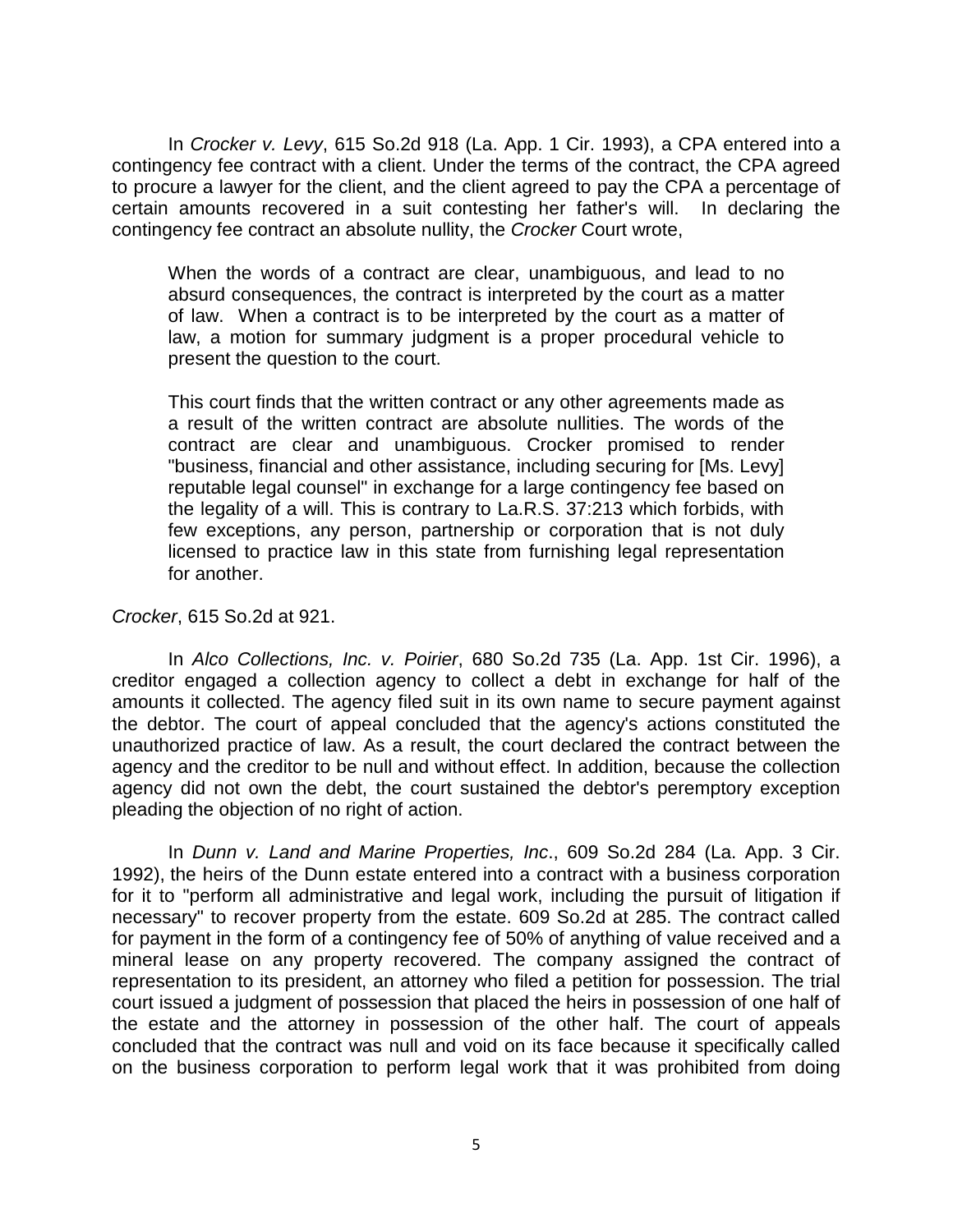under state law. Furthermore, because the judgment of possession was the result of a null contract, the court concluded that the judgment was null and void also.

## **V. Landmen and the Unauthorized Practice of Law**

The Louisiana Supreme Court, has specifically addressed the issue of the unauthorized practice of law by landmen in two cases. In *Placid Oil v. Taylor*, 306 So.2d 666 (La. 1975), the court first addressed allegations involving a landman allegedly engaging in the unauthorized practice of law. In *Placid Oil*, the landman, who was a non-lawyer, entered into a contract with the heirs of former landowners concerning title to a certain piece of property. The landman agreed "to remove all clouds from the said titles, and [agreed] to use all diligence in his efforts to do so, AT HIS SOLE EXPENSE, and the decision as to the method of procedure, and whether or not to institute litigation shall be left entirely to the discretion of [the landman]. . ." *Id.* at n.1. In return, the landman was to receive mineral rights to the property. A subsequent mineral lessee claimed that the transfer of the mineral rights to the landman was an absolute nullity because it was consideration for the unauthorized practice of law. The Louisiana Supreme Court rejected that argument, stating:

. . . no evidence at all was introduced to show that, by reason of the contract, [the landman] had actually performed any prohibited legal services. Nor can we say, for instance, that services performed by removing clouds from titles, such as locating heirs or having adverse claimants sign quitclaims prepared by lawyers, amount by themselves to the practice of law, so as to exclude non-lawyers from the useful functions historically performed by landmen*.* 

## *Id.,* at 666.

Subsequently, in *Crawford v. Deshotels*, 359 So.2d 118 (La. 1978), the Louisiana Supreme Court once again addressed a claim that a landman had engaged in the unauthorized practice of law. In that case, Crawford, an independent landman, contacted an heir after researching the title to a tract of land and discovering that the heir had been denied her legitime of an interest in the property. Upon contacting the heir, Crawford entered into an agreement with the heir whereby, in consideration for the necessary work and expense required for perfecting the title, the heir would convey a one-half mineral interest to Crawford. To that end, Crawford secured quitclaim deeds, which he personally prepared, conveying to the heir her interest in the property.

The heir later sued Crawford for dissolution of the contract, contending Crawford's actions constituted the unauthorized practice of law in violation of La.R.S. 37:213. In finding in favor of Crawford, the Louisiana Supreme Court quoted from the appellate court opinion, which relied on the opinion in *Placid Oil*, and read, in relevant part: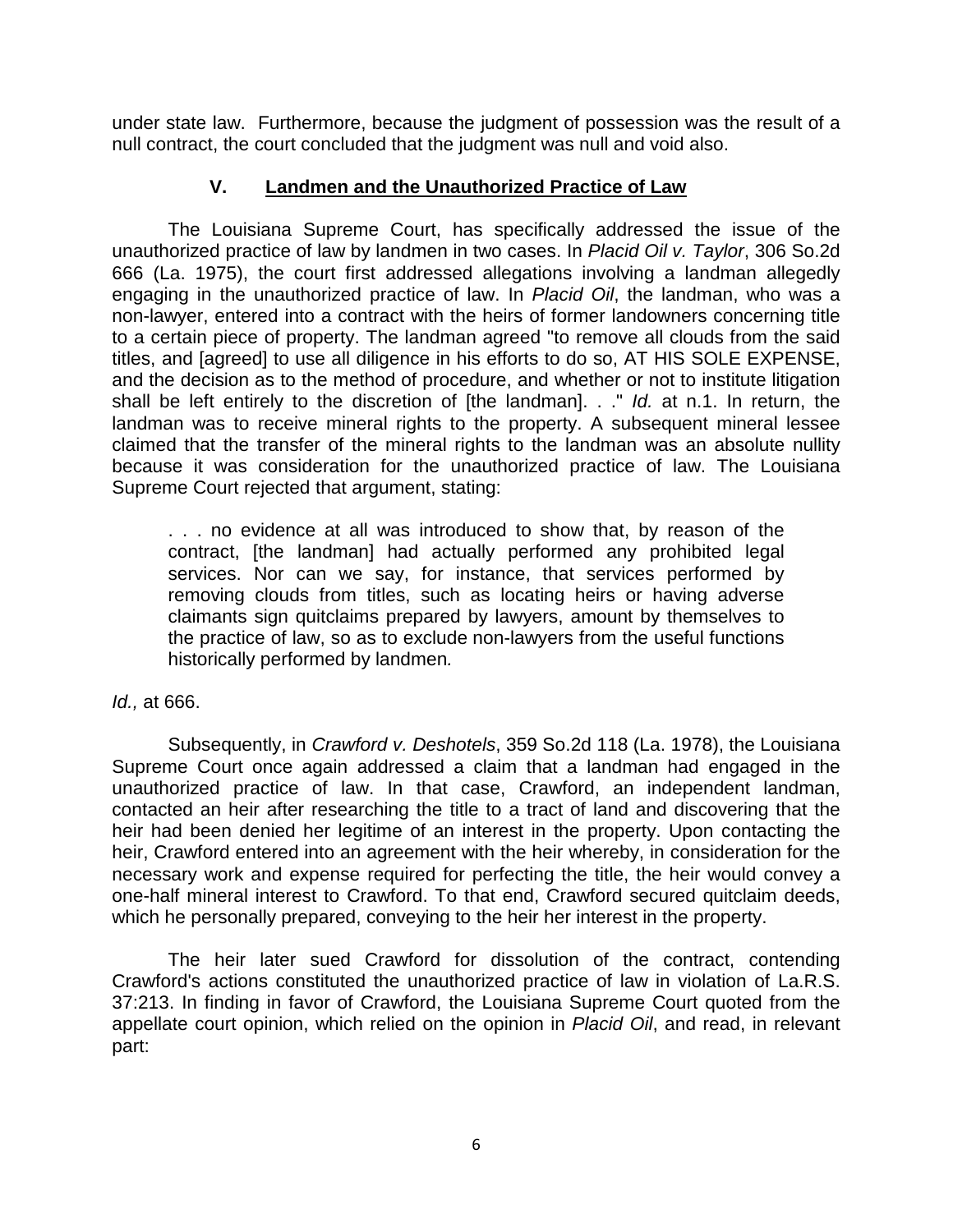Mr. Crawford agreed to undertake "the necessary work and expense in perfecting the title, of whatever undivided interest grantor may have legal title to, into grantor and causing the said title to grantor's interest to be properly reflected in the Conveyance Records of the Parish of Vermilion." The evidence shows that pursuant to this agreement Crawford obtained quitclaim deeds, which he personally prepared, conveying to Mrs. McDaniel an undivided one-sixth interest in the property. It was not necessary for Mr. Crawford to employ an attorney or to file any proceedings in court.

A very similar issue was presented in *Placid Oil Company v. Taylor*, 306 So.2d 664 (La.S.Ct.1975) where a landman, a non-lawyer, agreed to furnish services to remove clouds from the titles of landowners in consideration of an interest in the property. The court found that regardless of whether the services to be performed by the landman under the contract constituted the practice of law, the evidence did not show that the services actually performed were prohibited legal services. The court stated:

Nor can we say, for instance, that services performed by removing clouds from titles, such as locating heirs or having adverse claimants sign quitclaims prepared by lawyers, amount by themselves to the practice of law, so as to exclude non-lawyers from the useful functions historically performed by landmen.

In its decision in *Placid*, the Supreme Court cited with approval the case of *Strange v. Robinson*, 189 So. 338 (La.App 1939) which involved facts very similar to the *Crawford* case. The court in *Robinson* held that the services performed by the landman did not constitute the prohibited practice of law.

Under these authorities, the services performed by Crawford clearly did not constitute the prohibited practice of law.

359 So.2d at 121. The Louisiana Supreme Court concluded that Crawford "did nothing more than to perform the services historically rendered by landman." *Id.*

Significantly, the *Crawford* court cited with approval a definition of the term landman in its opinion. It defined a "landman" as "[a]n employee of an oil company whose primary duties are the management of the company's relations with its landowners. Such duties include the securing of oil and gas leases, lease amendments, pooling and unitization agreements and instruments necessary for curing title defects from landowners." *Crawford*, 359 So.2d at 119, n.1.

Whether a particular activity is one that is historically performed by landmen is a question of fact that requires the party alleging the landman is practicing law to put on evidence that the landman's actions are outside the bounds of that work "historically